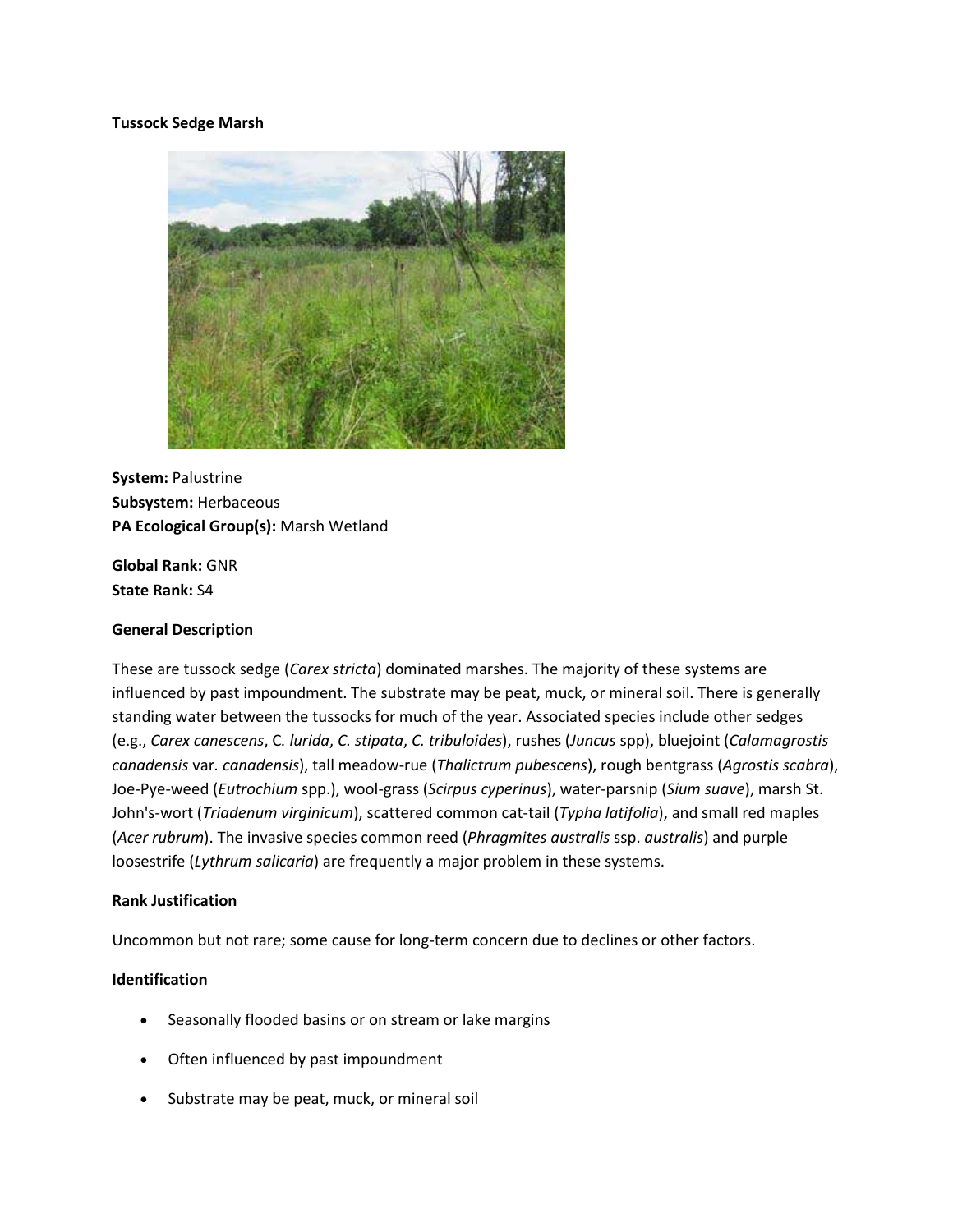- Microtopography is characterized by large tussocks with standing water between the tussocks for much of the year
- Dominated by tussock sedge (*Carex stricta*)

# **Characteristic Species**

Trees

Red maple (*[Acer rubrum](http://www.natureserve.org/explorer/servlet/NatureServe?searchName=Acer+rubrum)*)

# **Herbs**

- [Tussock sedge \(](http://www.natureserve.org/explorer/servlet/NatureServe?searchName=Carex+stricta)*Carex stricta*)
- Sedge (*[Carex canescens](http://www.natureserve.org/explorer/servlet/NatureServe?searchName=Carex+canescens)*)
- Sedge (*[Carex lurida](http://www.natureserve.org/explorer/servlet/NatureServe?searchName=Carex+lurida)*)
- Sedge (*[Carex stipata](http://www.natureserve.org/explorer/servlet/NatureServe?searchName=Carex+stipata)*)
- Sedge (*[Carex tribuloides](http://www.natureserve.org/explorer/servlet/NatureServe?searchName=Carex+tribuloides)*)
- [Rushes \(](http://www.natureserve.org/explorer/servlet/NatureServe?searchSciOrCommonName=juncus)*Juncus* spp.)
- Canada bluejoint (*[Calamagrostis canadensis](http://www.natureserve.org/explorer/servlet/NatureServe?searchName=Calamagrostis+canadensis+var.+canadensis)* var. *canadensis*)
- Tall meadow-rue (*[Thalictrum pubescens](http://www.natureserve.org/explorer/servlet/NatureServe?searchName=Thalictrum+pubescens)*)
- [Fly-away grass \(](http://www.natureserve.org/explorer/servlet/NatureServe?searchName=Agrostis+scabra)*Agrostis scabra*)
- [Joe-pye weed \(](http://www.natureserve.org/explorer/servlet/NatureServe?searchSciOrCommonName=eupatorium)*Eupatorium* spp.)
- Wool-grass (*[Scirpus cyperinus](http://www.natureserve.org/explorer/servlet/NatureServe?searchName=Scirpus+cyperinus)*)
- [Water-parsnip \(](http://www.natureserve.org/explorer/servlet/NatureServe?searchName=Sium+suave)*Sium suave*)
- [Marsh St. John's-wort \(](http://www.natureserve.org/explorer/servlet/NatureServe?searchName=Triadenum+virginicum)*Triadenum virginicum*)
- [Common cat-tail \(](http://www.natureserve.org/explorer/servlet/NatureServe?searchName=Typha+latifolia)*Typha latifolia*)

# Exotic Species

- Common reed (*[Phragmites australis](http://www.natureserve.org/explorer/servlet/NatureServe?searchName=Phragmites+australis+ssp.+australis)* ssp. *australis*)
- [Purple loosestrife \(](http://www.natureserve.org/explorer/servlet/NatureServe?searchName=Lythrum+salicaria)*Lythrum salicaria*)

# **International Vegetation Classification Associations:**

[Eastern Tussock Sedge Meadow](http://www.natureserve.org/explorer/servlet/NatureServe?searchCommunityUid=ELEMENT_GLOBAL.2.690011) (CEGL006412)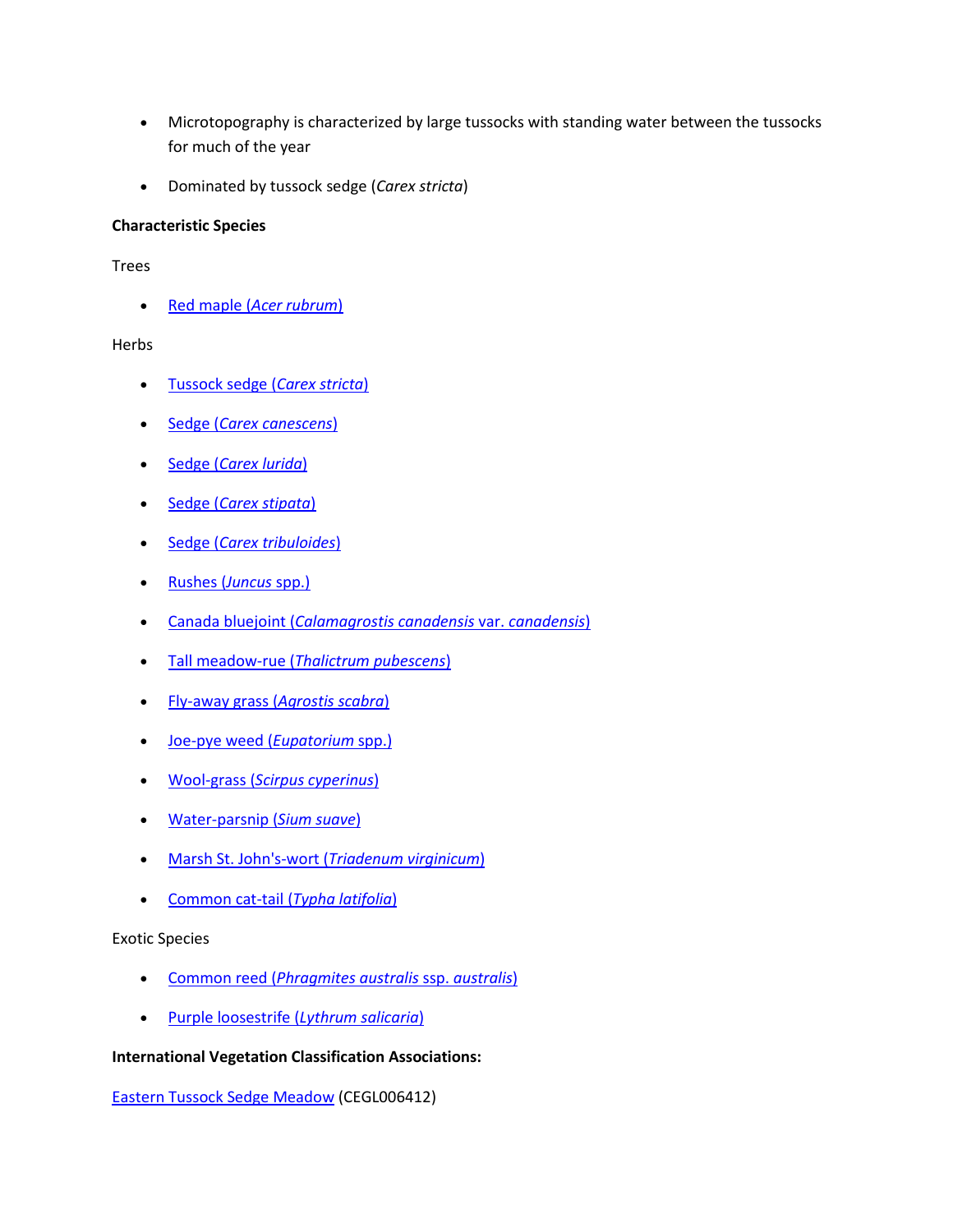### **NatureServe Ecological Systems:**

[Laurentian-Acadian Wet Meadow-Shrub Swamp \(](http://www.natureserve.org/explorer/servlet/NatureServe?searchSystemUid=ELEMENT_GLOBAL.2.731538)CES201.582) [High Allegheny Wetland \(](http://www.natureserve.org/explorer/servlet/NatureServe?searchSystemUid=ELEMENT_GLOBAL.2.800809)CES202.069)

### **Origin of Concept**

Fike, J. 1999. Terrestrial and palustrine plant communities of Pennsylvania. Pennsylvania Natural Diversity Inventory. Harrisburg, PA. 86 pp.

# **Pennsylvania Community Code**

HT : Tussock Sedge Marsh

### **Similar Ecological Communities**

Tussock Sedge Marsh, Sedge – Mixed Forb Fen, and Bluejoint – Reed Canary-grass Marsh communities can occur in similar settings but the Tussock Sedge Marsh is distinguished by the dominance by tussock sedge (*Carex stricta*). Bluejoint – Reed Canary-grass Marsh may contain tussock sedge, but it is dominated by bluejoint (*Calamagrostis canadensis* var. *canadensis*) and co-dominated by reed canarygrass (*Phalaris arundinacea*). Sedge – Mixed Forb Fen is strongly dominated by calciphilic species such as prairie sedge (*Carex prairea*), Atlantic sedge (*Carex sterilis*), sedge (*Carex tetanica*), and mountain-mint (*Pycnanthemum virginianum*).

#### **Fike Crosswalk**

Tussock Sedge Marsh

# **Conservation Value**

This community can serve as habitat for the federally endangered bog turtle (*Glyptemys muhlenbergii*) as well as marsh birds, and foraging habitat for small mammals. This community also serves as a buffer for sediment and pollution runoff from adjacent developed lands by slowing the flow of surficial water causing sediment to settle within this wetland.

#### **Threats**

Alteration to the hydrological regime and development are the major threats to this community (e.g., impoundments, beaver dams) and can lead to habitat destruction and/or shifts in community function and dynamics. Clearing and development of adjacent land can lead to an accumulation of agricultural run-off and pollution, sedimentation, and insolation/thermal pollution. Invasive plant species such as purple loosestrife (*Lythrum salicaria*) and common reed (*Phragmites australis* ssp. *australis*) can occur in this community.

#### **Management**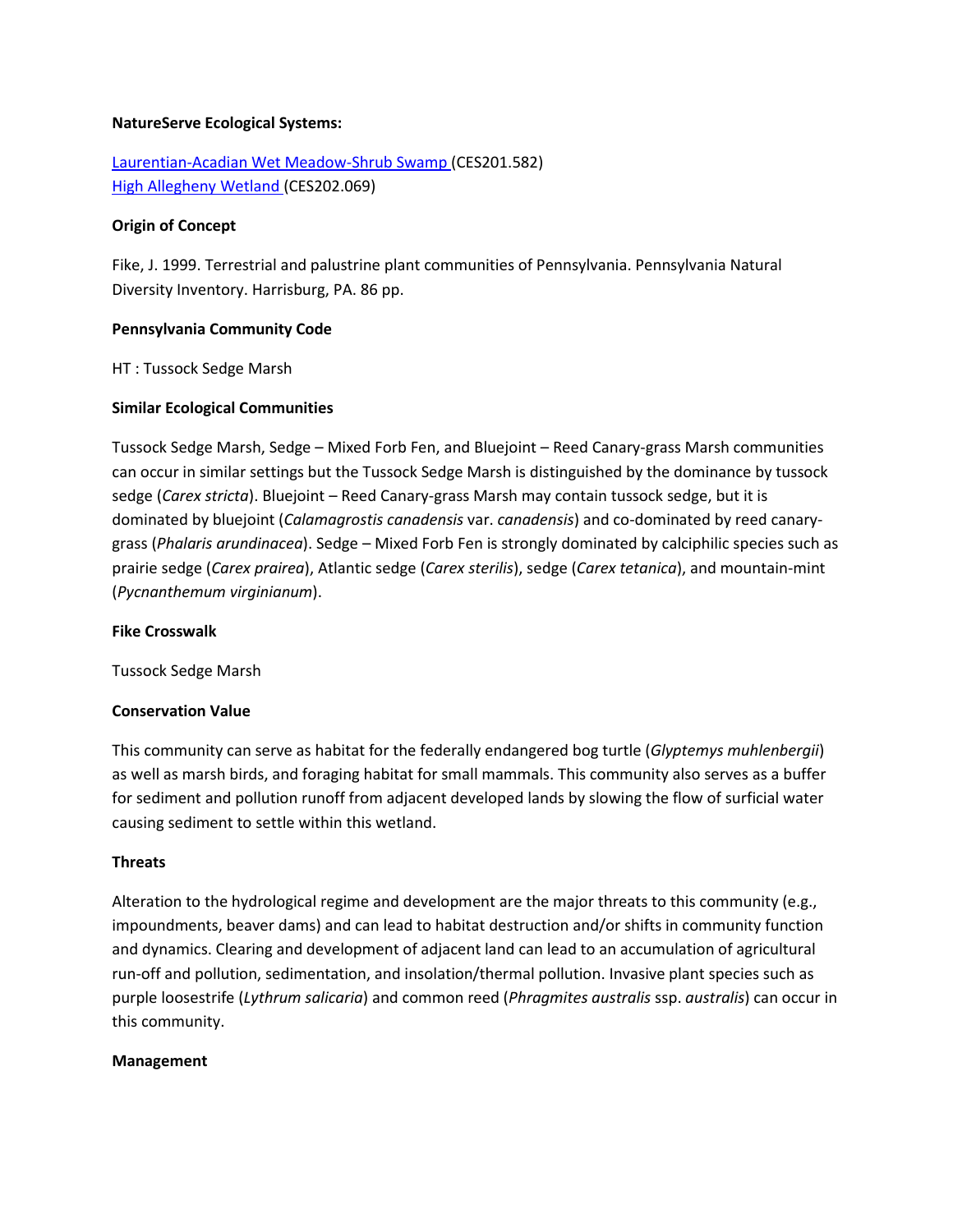A natural buffer around the wetland should be maintained in order to minimize nutrient runoff, pollution, and sedimentation. The potential for soil erosion based on soil texture, condition of the adjacent vegetation (mature forests vs. clearcuts), and the topography of the surrounding area (i.e., degree of slope) should be considered when establishing buffers. The buffer size should be increased if soils are erodible, adjacent vegetation has been logged, and the topography is steep as such factors could contribute to increased sedimentation and nutrient pollution. Direct impacts and habitat alteration should be avoided (e.g., roads, trails, filling of wetlands) and low impact alternatives (e.g., elevated footpaths, boardwalks, bridges) should be utilized in situations where accessing the wetland can not be avoided. Care should also be taken to control and prevent the spread of invasive species within the wetland.

# **Research Needs**

There is a need to collect plot data to characterize variations and guide further classification of this community.

# **Trends**

These wetlands were probably more common but declined due to wetland draining/filling and sedimentation. Tussock Sedge Marsh can result from converting wetlands to pastures. Wetland protection has most likely stabilized the decline of these communities. The relative trend for this community is likely stable or may be declining slightly due to hydrological alterations and exotic species invasions by common reed (*Phragmites australis* ssp. *australis*) and purple loosestrife (*Lythrum salicaria*).

# **Range Map**